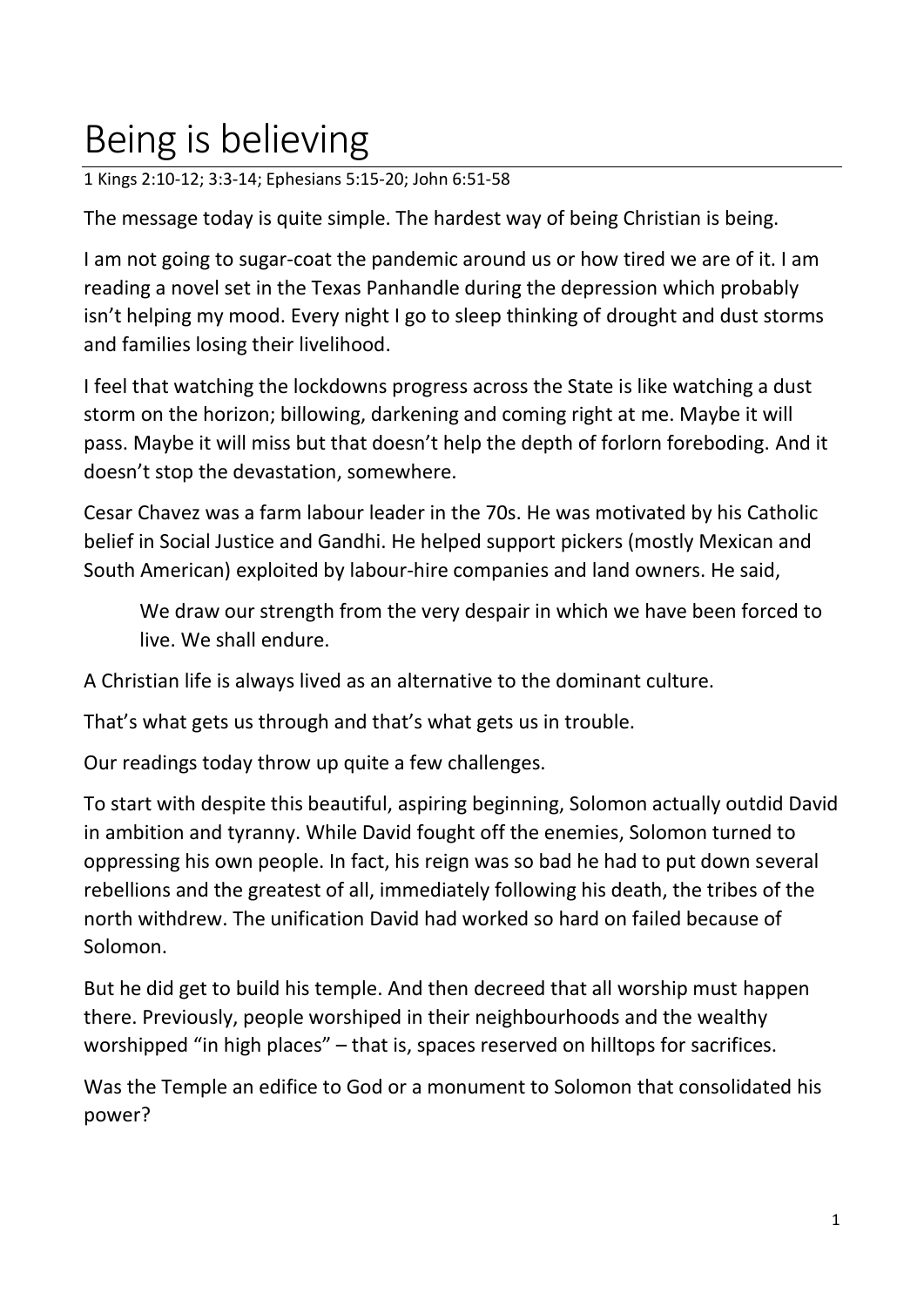My Jewish relatives would have my guts for saying that but A Christian life is always lived as an alternative to the dominant culture.

Many years later, you will remember from our Gospel readings - When the price of sacrifices became too great for the common people, Jesus turned the tables over.

Just as the Priests were growing in wealthier and wealthier, Jesus says to his disciples, take nothing with you.

I wept when I went into a cathedral in Mexico City and the walls were paved with gold leaf purchased wafer at a time by poor farmers. When did the church go so wrong?

Paul makes a thing of the alternative life by expressing everything in his letter in terms of opposites.

Paul's letter expresses everything in opposites: wise/unwise; understand/ not foolish.

We could easily translate his words to our lives as fast/slow; short term reward/long term vision

But the real opposites lie in the last reading – John 6:51-58, uncomfortable as this reading sounds. There is an awful lot of 'flesh' in it!

On many occasions Jesus speaks about how faith and action are more important that rules and rituals. To love is more important than avoiding certain foods. To help is more important than rules around what you can do and can't do on the sabbath.

In this reading, he takes it all a step further. EAT my flesh, DRINK my blood. These are verbs in the present tense. This asks you to participate; not go off elsewhere and offer a sacrifice sometime. The words are expressed in the here and now. It does not ask you to just believe. If you offer a sacrifice at the Temple – you just have to believe that the priests will do it…and that is enough. Factually, many sacrifices could be found on their dinner tables.

It asks you to *be* present. It asks to participate and most importantly, it asks to ingest. Taking the sacrament draws you into the very life of Jesus. You literally 'abide' – that with/joined. Ingesting the elements binds you physically, historically and spiritually in a unique way to Jesus, the Son of Man. You are enacting the sacrifice and in doing so acknowledging all sacrifices, yours included.

Ingesting makes it part of you and as the Lord's Supper is designed to feed – you are nourished by divine grace. The source is the Living Father who gives life to the Son and you in turn, also receive life.